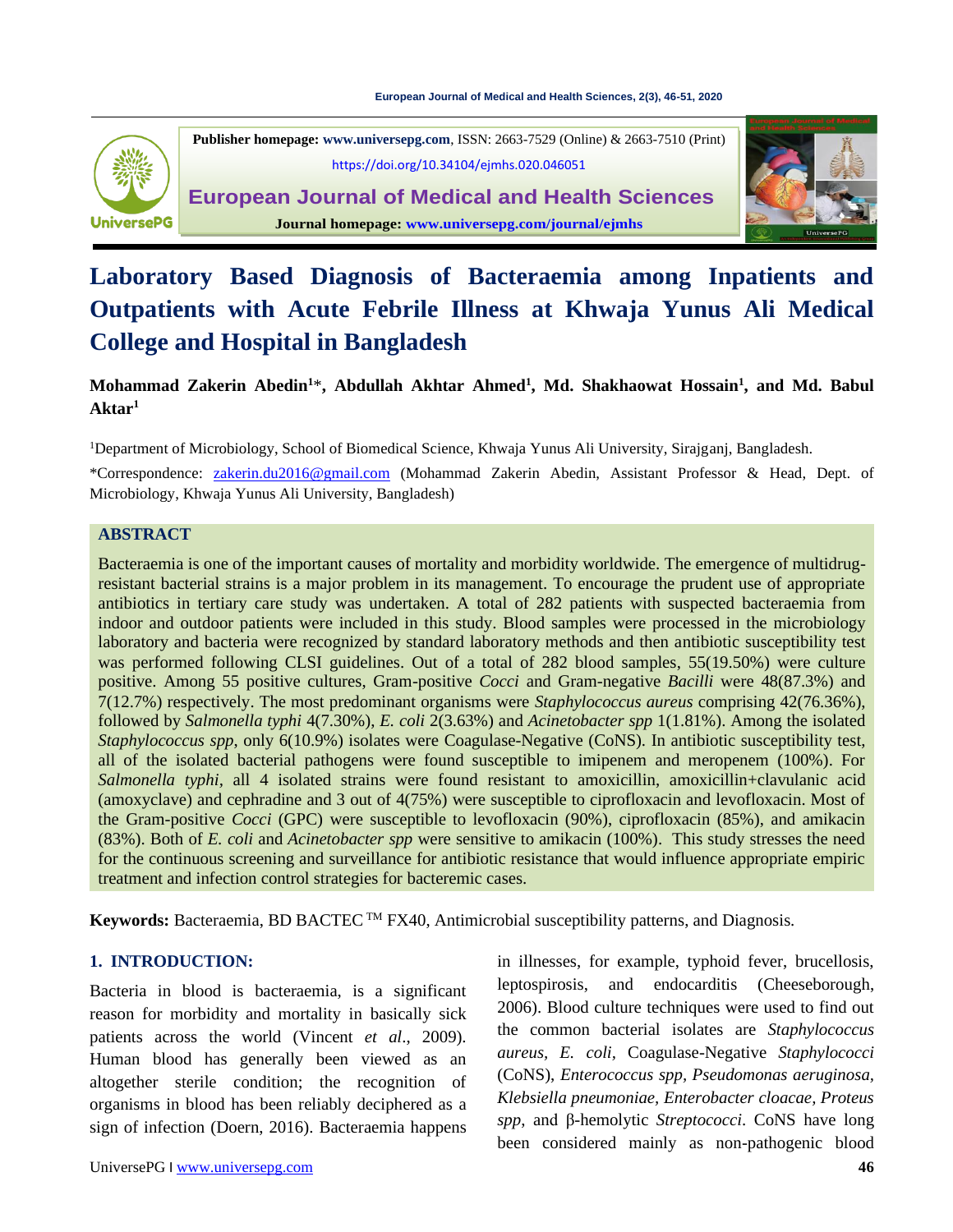culture contaminant, however as a result of combination of increased use of intravascular devices and an expansion in the quantity of hospitalized immune compromised patients, CoNS has emerged as a significant reason for nosocomial blood stream infection (Assad, 2015).

In Bangladesh, data on the burden of bacterial infection in blood stream among children and adults attending outpatient clinics in rural hospitals is insufficient (Rabiul *et al*., 2020). At present, for timely interventions of such cases bacterial contaminations, local predominance and antimicrobial activity has been analyzed (Abedin *et al*., 2020). This investigation was led to distinguish the bacteriological profile in blood culture and anti-biogram designs out of the specimens collected from patients in a tertiary care hospital to guide clinicians to initiate empiric antibiotic therapy and to formulate antibiotic policy.

#### **2. MATERIAL AND METHODS:**

2.1 **Study participants:** The data was collected retrospectively from the register of the Hospital's Microbiology Laboratory that included both inpatients and out-patients with acute febrile illness between August and December 2019 at Khwaja Yunus Ali Medical College Hospital (KYAMC & H). The inclusion criteria were all the patients attending at KYAMC & H with a history of fever irrespective to their age. Blood samples (n=282) were aseptically collected from patients with suspected bloodstream bacterial infection out of all aged group.

**2.2 Blood sampling and laboratory investigations:** Aseptically blood samples were drawn for culture by automated system. A 1-5 ml and 8-10 ml amount of blood samples were inoculated into BD BACTEC<sup>TM</sup> FX40 Peds Plus/F for 0-12 year's children and BD BACTEC<sup>TM</sup> FX40 Aerobic/F culture vials for adults more than 12 years old. Only aerobic blood cultures were used in this study. Then specimens were quickly incubated at  $35\pm2\degree$ C in the BD BACTEC<sup>TM</sup> FX40 Instrument (Becton, Dickinson and Company, Spark, USA) culture system for a maximum of 3 days unless flagged positive. Positive vials were sub-cultured on Blood agar, MacConkey agar, and Chocolate agar

following routine microbiological techniques prescribed by CLSI. Klignar Iron agar (KIA), MIU, and Simon citrate agar tubes, Oxidase tests were used for biochemical tests to identify the isolated pathogens. Specific antisera (Becton, Dickinson and Company, Spark, USA) were used for confirmation of *Salmonella spp.*

**2.3 Antibiotic sensitivity test:** *In-vitro* antimicrobial susceptibility testing for all the bacterial isolates was performed using the Kirby Bauer disc diffusion method on Mueller Hinton agar (MHA) as per CLSI guidelines (CSLI, 2015). The antibiotics used in the test included amoxicillin (10μg), cefoxitin (30μg), ceftriaxone (30μg), chloramphenicol (30μg), ciprofloxacin (5μg), gentamicin (10μg), levofloxacin (5μg), cephradine (30 $\mu$ g), meropenem (10 $\mu$ g) and imipenem (10µg). *Salmonella typhi* (ATCC 14028) and *Staphylococcus aureus* (ATCC 25923) were used as a control throughout the study for culture and antimicrobial susceptibility test.

**2.4 Statistical Analysis of Experimental Data:** Data obtained were analyzed by SPSS version 20 and Excel 2016. Descriptive statistics and chi-square tests were done to check the statistical evaluation. The p-value that considered significant was  $< 0.5$ .

## **3. RESULTS:**

In this study, a total of 282 clinical blood samples were analyzed by BD BACTEC<sup>™</sup> FX40 from the hospitalized and outdoor patients. Among them, 55(19.50%) were blood culture positive cases. Out of 55 positive cultures, 31 (56.4%) were males while 24(43.6%) were females. The positive samples belonged maximum to adults 49(89.1%) as compared to children 6(10.9%). Out of 55 positive isolates, 48 (87.3%) were Gram-positive cocci, and 7(12.7%) were Gram-negative *Bacilli*.

The most predominant pathogens were *Staphylococcus aureus* 42(76.36%), followed by *Salmonella typhi* 4(7.30%) and *E.coli* 2(3.63%) and *Acinetobacter* species 01 (1.81%). Moreover, contaminants such as Coagulase-Negative *Staphylococci* (CoNS) were found in 6 (10.90%) isolates which were presented in **Table 1**.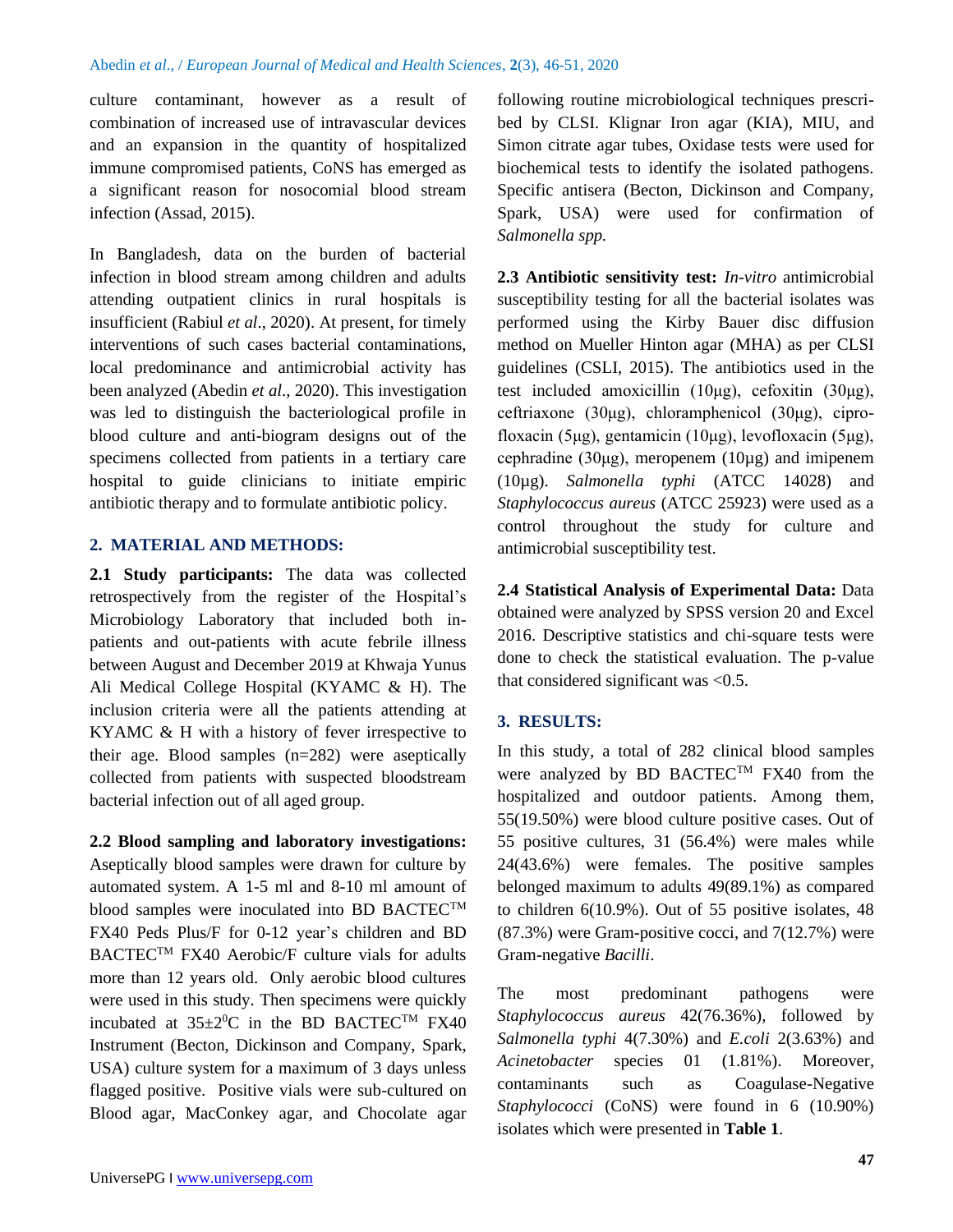#### Abedin *et al*., / *European Journal of Medical and Health Sciences*, **2**(3), 46-51, 2020

| Age group                 |                |               |                |                |                 |  |  |  |  |
|---------------------------|----------------|---------------|----------------|----------------|-----------------|--|--|--|--|
| <b>Isolated pathogens</b> | $0-12$ years   | $13-24$ years | 25-36 years    | $>37$ years    | Total N $(\% )$ |  |  |  |  |
| Staphylococcus aureus     | 6              | 5             | 10             | 21             | 42(76.36)       |  |  |  |  |
| Salmonella spp.           | $\theta$       | $\theta$      | $\overline{2}$ | $\overline{2}$ | 4(7.30)         |  |  |  |  |
| Acinetobacter spp.        | $\theta$       | $\Omega$      | $\Omega$       |                | 1(1.81)         |  |  |  |  |
| E.coli                    | $\theta$       | $\theta$      |                |                | 2(3.63)         |  |  |  |  |
| <b>Contaminants:</b>      |                |               |                |                |                 |  |  |  |  |
| CoNS                      | $\overline{0}$ |               | $\Omega$       | 5              | 6(10.90)        |  |  |  |  |
| Total                     | 6              | 6             | 13             | 30             | 55(100%)        |  |  |  |  |

|  | Table 1: Frequency of bacterial isolates according to age groups. |
|--|-------------------------------------------------------------------|
|--|-------------------------------------------------------------------|

**Table 2:** In-vitro Anti-biogram susceptibility patterns of Gram-negative and Gram-positive bacteria isolates.

| Bacteria<br>isolates   | No/%           | AK             | <b>AMIX</b>      | AMC            | CRO            | <b>ED</b> | $\overline{5}$ | <b>CXM</b>       | <b>CFM</b>     | E              | INH            | MEM            | LEV          |
|------------------------|----------------|----------------|------------------|----------------|----------------|-----------|----------------|------------------|----------------|----------------|----------------|----------------|--------------|
| Salmonella typhi (n=4) | N <sub>o</sub> | $\overline{2}$ | $\Omega$         | $\overline{0}$ | $\overline{1}$ | 3         | 1              | 2                | $\theta$       | $\overline{0}$ | $\overline{4}$ | $\overline{4}$ | 3            |
|                        | $\%$           | 50             | $\boldsymbol{0}$ | $\mathbf{0}$   | 25             | 75        | 25             | 50               | $\mathbf{0}$   | $\mathbf{0}$   | 100            | 100            | 75           |
| Staphylococcus aureus  | N <sub>o</sub> | 35             | 23               | 24             | 29             | 36        | 31             | 29               | 18             | 16             | 42             | 42             | 38           |
| $(n=42)$               | $\%$           | 83.33          | 54.8             | 57.1           | 69.0           | 85.7      | 73.8           | 69.0             | 42.9           | 38.10          | 100            | 100            | 90.50        |
| $E.$ coli (n=2)        | N <sub>o</sub> | $\overline{2}$ | $\theta$         | $\overline{0}$ | $\Omega$       | 1         | $\theta$       | $\overline{0}$   | $\overline{0}$ | $\theta$       | $\overline{2}$ | $\overline{2}$ | $\mathbf{1}$ |
|                        | $\%$           | 100            | $\overline{0}$   | $\overline{0}$ | $\overline{0}$ | 50        | $\overline{0}$ | $\overline{0}$   | $\mathbf{0}$   | $\overline{0}$ | 100            | 100            | 50           |
| Acinetobacter spp.     | N <sub>o</sub> | 1              | $\overline{0}$   | 1              | $\mathbf{1}$   | $\theta$  | $\overline{0}$ | $\overline{0}$   | $\mathbf{0}$   | 1              | 1              | 1              | $\mathbf{1}$ |
| $(n=1)$                | $\%$           | 100            | $\Omega$         | 100            | 100            | $\Omega$  | $\Omega$       | $\boldsymbol{0}$ | $\mathbf{0}$   | 100            | 100            | 100            | 100          |

No=Number, %=Percentage, AK=Amikacin, AMX=Amoxycillin, AMC=Amoxyclave, CRO=Ceftriaxone, CIP = Ciprofloxacin, CN=Gentamycin, CXM= Cefuroxime, CFM=Cefixime, CE=Cephradine, IPM=Imipenem, MEM = Meropenem, LEV=Levofloxacin

Antibiotic susceptibility test illustrated that the most sensitive antibiotics against *Salmonella typhi* and *Staphylococcus aureus* were imipenem and meropenem with a susceptibility rate of 100% in both cases followed by levofloxacin 3 (75%) for *Salmonella spp* and 38 (90.5%) for later pathogen. On the other hand, antibiotics such as amoxicillin, amoxyclave, and cepharadine were found to be least effective with 100% resistance against the *Salmonella species*  pathogen. All Gram-negative bacteria isolates were found in blood culture were observed to have high rates of resistance to amoxicillin (**Table 2**).

#### **4. DISCUSSION:**

Blood stream infections (BSI) can range from the in apparent bacteraemia to fulminates septic shock. Blood culture has been the most effective test with high affectability and explicitness to identify the etiologic agents in blood stream infection among all other relevant tests. The detection system is critical for making decision of administering proper antimicrobial treatment. Besides, quick and early detection of bacterial isolates could save the fundamental organs of body.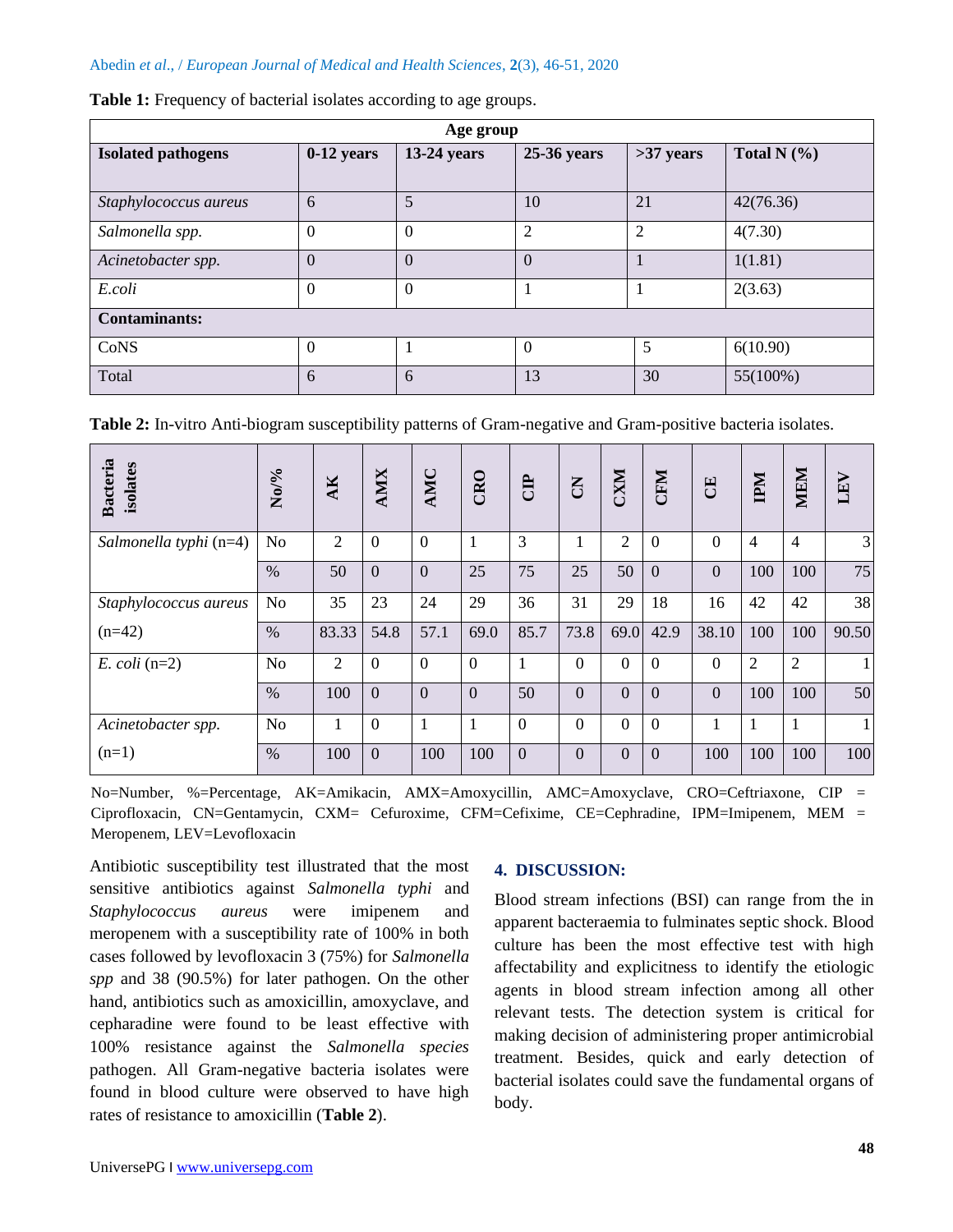In our analysis, blood culture positivity rate was 19.50 % which is consistent with results of other studies led by Vijaya Devi *et al*. (2015), Qureshi *et al*. (2011) and Mehta *et al*. (2005), and that were 16.8%, 16.6% and 16.4% separately. The limited number of positive cases of blood culture might be clarified by the way that a significant number of the patients likely got antimicrobial medications before they sought treatment to tertiary health care facilities (Md *et al*., 2014).

In the study, among all positive cases 56.4% were males and 43.6% were females having a slight predominance of males than females with a ratio of 1.3:1. This outcome was predictable with the investigation done by Vanitha Rani *et al.* (2012) where 60.2% was male and 36.7% was female. A comparative report was finished by Kaur and Singh (2014) who revealed high culture positive rate at 65.22% in men. Also, the study reported the presence of medically important Gram-positive and Gramnegative bacteria in blood stream with 87.27% and 12.73 % respectively; comparable to isolation rates accounted by Durmaz, *et al*. (2003).

However, in some investigations as announced by Mehta M *et al.* (2005), Gram-negative microorganisms were found as high as (80.96%) as compared to 18% of Gram-positive microbes. *Staphylococcus aureus* was the most predominant Gram-positive bacteria (76.36%) found in our analysis. This is overwhelming in all age groups being most elevated in adults. This perception is in non-concordance with different examinations led by Oza Sweta *et al*. (2016). *Salmonella typhi* were the second common isolated pathogens (7.30%) found in adults in our study. In our examination, 10.9% of Coagulase Negative *Staphylococci* (CoNS) were found as near about concurrence with considers led by Gandham Pavani *et al.,* (2012) (23%) Sharma *et al.* (13.3%) (2015), S. Oza Sweta *et al*. (20.2%) (2016).

However, some investigators had revealed low event of CoNS, 7.1% and 5.6% individually by Meenakshi Kante *et al*. (2014). The most skin commensal is CoNS may be contamination of blood culture vial due to not following aseptic technique during blood collection. The true blood pathogens of CoNS are increased because of using intravascular devices.

In this study, we found that all of the bacterial isolates were fully sensitive (100%) to imipenem and meropenem. *Salmonella typhi* showed highest resistance to amoxicillin, amoxyclave, and cephradine (100%) followed by ciprofloxacin and levofloxacin (75%). The resistance patterns of amoxicillin were observed in all isolated bacterial pathogens in this work.

In our investigation, *Staphylococcus aureus* was the largest isolated bacterial pathogen and the most sensitive to levofloxacin (90.5%) followed by ciprofloxacin (85.7%), amikacin (83.3%), and gentamycin (73.8%). The least sensitive antibiotics against the bacteria were cefixime (42.8%) and cephradine (38.1%). These significant levels of resistance from regularly utilized anti-microbials were also observed in other similar studies conducted by Vanitha Rani *et al*. (2012).

The study also reported highest susceptibility of amikacin, imipenem and meropenem (100%) against other Gram-negative isolates like *E. coli* and *Acinetobacter* species which is predictable with the examinations directed by Mustafa *et al*. (2014), and Sanjay D Rathod *et al*. (2012).

#### **5. CONCLUSION:**

In conclusion, we have performed blood culture by automated BD BACTEC FXTM 40 and *in vitro* analysis of antibiogram patterns from patients with acute febrile illness sought treatment at tertiary level hospital in Bangladesh. The blood culture analysis revealed 19.5% (55/282) positive bacteraemia patients with a number of suspected isolates were *Staphylococcus aureus*, *Salmonella typhi, E. coli* and *Acinetobacter spp*. The fourth generation antibiotic Carbapenem such as imipenem and meropenem were highly sensitive (100%) to against all of the bacterial pathogens and amoxicillin and amoxyclave were found the least sensitive antibiotics. The presence of antibiotic resistant isolates imposes a serious concern about the drug of choice for treatment of bacteraemia in patients.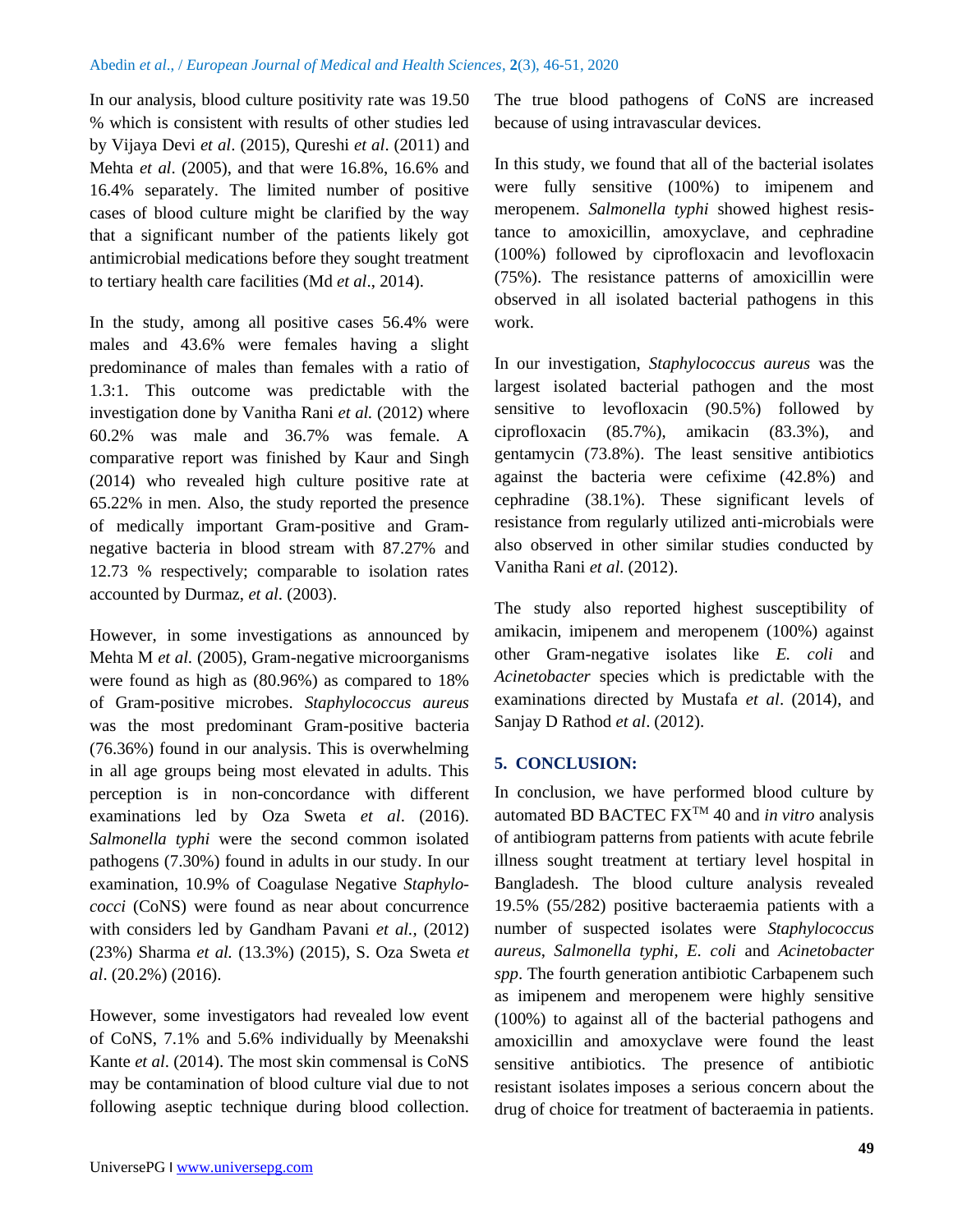A careful consideration ought to be taken before deciding the empirical antibiotic for treatment in order to prevent the emergence of anti-microbial resistance and significant mortality and morbidity associated with the illness.

### **6. ACKNOWLEDGEMENT:**

We thank to all laboratory personnel of microbiology laboratory at Khwaja Yunus Ali Medical College and Hospital (KYAMC & H). We gratefully acknowledge the managing director of the KYMC  $&$  H to allow us to conduct this study. Especially big thanks to Dr. Abdullah Akhtar Ahmed, Professor and Head, Department of microbiology at KYMC & H.

### **7. CONFLICTS OF INTETEST:**

The authors declare that they have no conflicts of interest.

## **8. REFERNCES:**

1. Abedin MZ, Rahman MS, Hasan R, Shathi JH, Jarin L, and Sifat Uz Zaman M. (2020). Isolation, identification, and antimicrobial profiling of bacteria from aquaculture fishes in pond water of Bangladesh. *Am. J. Pure Appl. Sci*., **2**(2), 39-50.

<https://doi.org/10.34104/ajpab.020.039050>

- 2. Assad Am, Quresh MA, Hasan SM. (2015). Clinical significance of coagulase negative *Staphylococcus* clinical isolates from nosocomial bloodstream infections. *Journal Infectious Diseases*, **48**(5), 356-360. [https://doi.org/10.3109/23744235.2015.11228](https://doi.org/10.3109/23744235.2015.1122833) [33](https://doi.org/10.3109/23744235.2015.1122833)
- 3. Cheeseborough M, (2006). District Laboratory Practice in Tropical Counties, New addition-Part 2, *Cambridge University Press*, pp 2- 440.
- 4. Clinical and Laboratory Standards Institute; CLSI, (2015). Performance standards for antimicrobial susceptibility testing. Twentysecond informational supplement. Wayne, PA, USA. CLSI, 2015.
- 5. Doern, Gary, (2016). ["Blood Cultures for the](https://www.uptodate.com/contents/blood-cultures-for-the-detection-of-bacteremia?source=search_result&search=bacteremia&selectedTitle=3~150)  [Detection of Bacteremia".](https://www.uptodate.com/contents/blood-cultures-for-the-detection-of-bacteremia?source=search_result&search=bacteremia&selectedTitle=3~150) Retrieved December 1, 2016.

6. Durmaz G, Tercan US, Aydinli A, Kiremitci A, Kiraz N, Akgun Y. (2003). Optimum detection times for bacteria and yeast species with the BACTEC 9120 aerobic blood culture system: Evaluation for a 5-year period in a Turkish University Hospital. *J Clin Microbiol.* **41**: 819-21.

<https://doi.org/10.1128/jcm.41.2.819-821.2003>

- 7. Gandham Pavani, Dr. Vani Madhavi Kommula, Dr. Jyothi Lakshmi, Mudaliar G. (2012). Bacteriological Profile and Multidrug Resistance Patterns of Blood Culture Isolates in a Teaching Hospital in South India, *NJIRM*. **3**(3): 55-59.
- 8. Kante M, Uma P, John MS, Naidu MP. (2014). Bacterial profile of blood stream infections and antibiotic susceptibility pattern of isolates. *International Journal of Current Microbiology and Applied Sciences*, **3**(12): 222- 23
- 9. Kaur A, Singh V. (2014). Bacterial isolates and their antibiotic sensitivity pattern in clinically suspected cases of fever of unknown origin. *JK Science*. **16**: 105-109.
- 10. Maimoona Mustafa, Syed Laeeq Ahmed. (2014). Bacteriological profile and antibiotic susceptibility patterns in neonatal septicemia in view of emerging drug resistance, *J MedAllied Sci*. **4**(1): 2-8.
- 11. Md. Ekhlas Uddin, Pulak Maitra, Hossain Md. Faruquee, Md. Firoz Alam, (2014). Isolation and characterization of proteases enzyme from locally isolated *Bacillus* sp., *American Journal of Life Sciences*. 2(6), 338-344.

<https://doi.org/10.11648/j.ajls.20140206.12>

- 12. Mehta M, Pyria D, Varsha G. (2005). Antimicrobial susceptibility pattern of blood isolates from a teaching Hospital in north India. *Japan J Infec Dis*. **58**(3), 174-176. <https://pubmed.ncbi.nlm.nih.gov/15973011/>
- 13. Oza Sweta S, Mehta Sanjay J, Kunjan Kikani M, Oza Sunil G. (2016). Bacteriological profile and antibiogram of blood culture isolates from patients of rural tertiary care hospital. *IJMM*. **4**(3):1-7